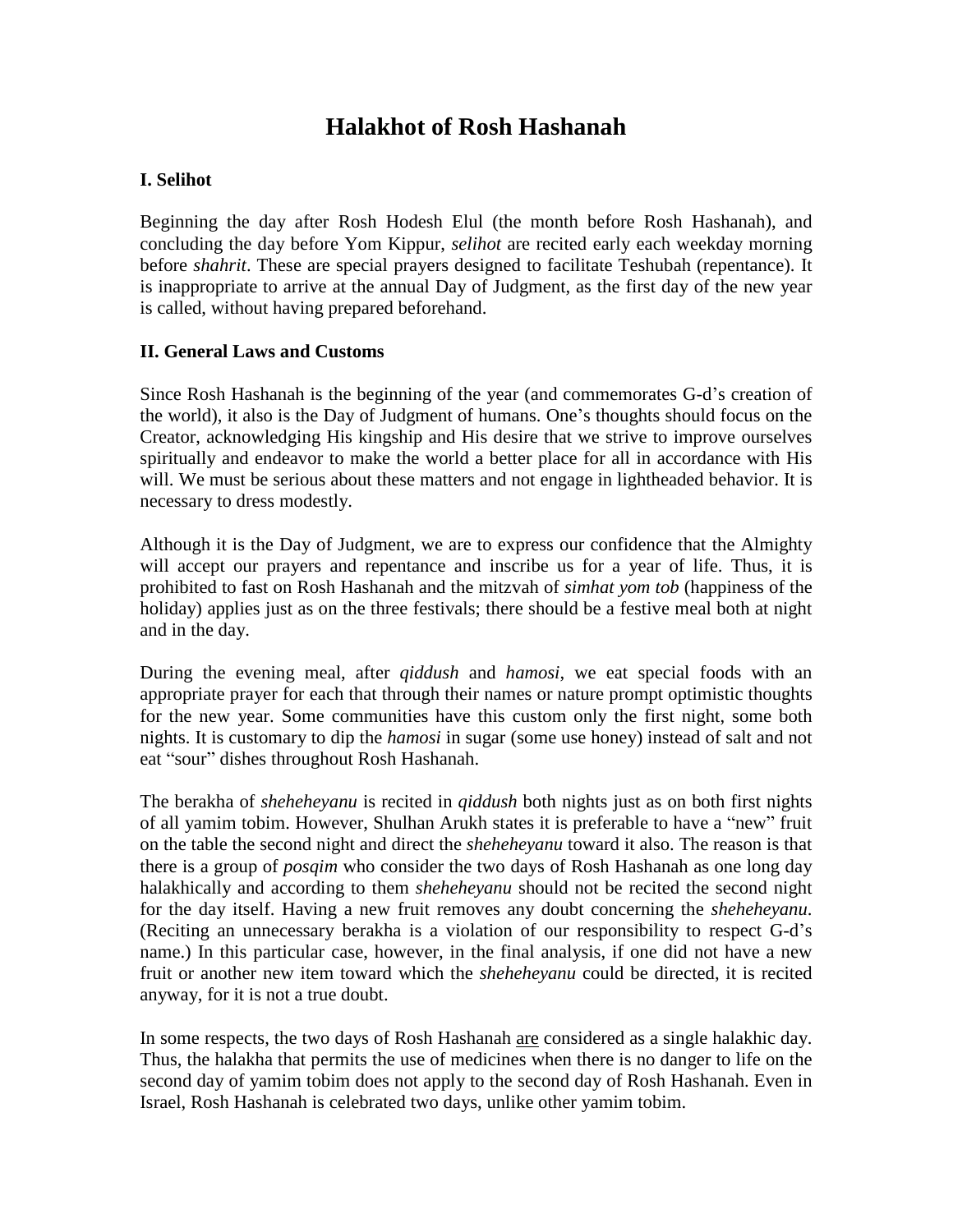It is preferable not to sleep during the day of Rosh Hashanah, but rather to study Torah. If one finds himself in a situation where he cannot concentrate on studying Torah and is idling away his time in gossip, etc., it is preferable to sleep.

# **III. Prayers**

It is traditional to sing the poetic works of great rabbis on the exalted themes of Rosh Hashanah and Yom Kippur with melodies special for the occasion. Rosh Hashanah is ushered in with the singing of *Ahot Qetana*.

The amida of Rosh Hashanah and Yom Kippur emphasizes the kingship of the Almighty and includes additions reflecting the vision of a world in harmony and peace fulfilling His will.

It is customary to have assistants to the right and left of the hazzan during the prayers of these special days.

**Additions to Prayers**: Hashem Hu Haíelokim is recited before Hashem Melekh, Shir Hama`alot Mima`amakim after Yishtabah, Abinu Malkenu after the amida of *shahrit* and minha. Hamelekh Haqadosh is said in place of Hakel Haqadosh in the amida. Several additional insertions are made in the amida as found in all mahzorim.

**Torah and Haftarah Readings**: On the first day the Torah reading begins with Hashem's 'remembering' Sarah (with childbirth). A portion about Rosh Hashanah is read **Torah and Haftarah Readings:** On the first day the Torah reading begins with Hashem's 'remembering' Sarah (with childbirth). A portion about Rosh Hashanah is read from a second Sefer Torah. The haftarah is about Hashem's Hashem's 'remembering' Sarah (with childbirth). A portion about Rosh Hashanah is read<br>from a second Sefer Torah. The haftarah is about Hashem's 'remembering' Hannah. The<br>second day Torah reading is about G-d's test of Abra portion read from the second Sefer Torah is the same as the first day. The haftarah, from the prophet Jeremiah, is about Hashem's remembering, and love for, Israel.

**Musaf**: The musaf prayer of Rosh Hashanah includes three special sections reflecting the essence of the day. Each section comprises ten verses from Tanakh and concludes **Musaf**: The musaf prayer of Rosh Hashanah includes three special sections reflecting the essence of the day. Each section comprises ten verses from Tanakh and concludes with a berakha. The first section focuses on G-d's the essence of the day. Each section comprises ten verses from Tanakh and concludes<br>with a berakha. The first section focuses on G-d's kingship ללכויות; the second on His<br>membrances for judgment קוברונות; the third on the **Tashlikh**: In the afternoon of the first day the custom is torecite <sup>ë</sup>*Tashlikh*í, <sup>a</sup> symbolic

'casting away of sins'. It is preferable to recite it by the banks of a body of water but if a natural body ofwater is not available, it is acceptable to fill a pool. One who did not recite this prayer on Rosh Hashanah should do so during Asseret Yeme Teshubah.

## **IV. Shofar**

It is a Torah commandment to hear the shofar blasts on the day of Rosh Hashanah. The shofar is associated with the coronation of a king and helps us focus on the importance of recognizing and accepting Hashem as our king. In addition, in the Books of the Prophets the shofar is associated with the signal of the city watchman who warns that the enemy is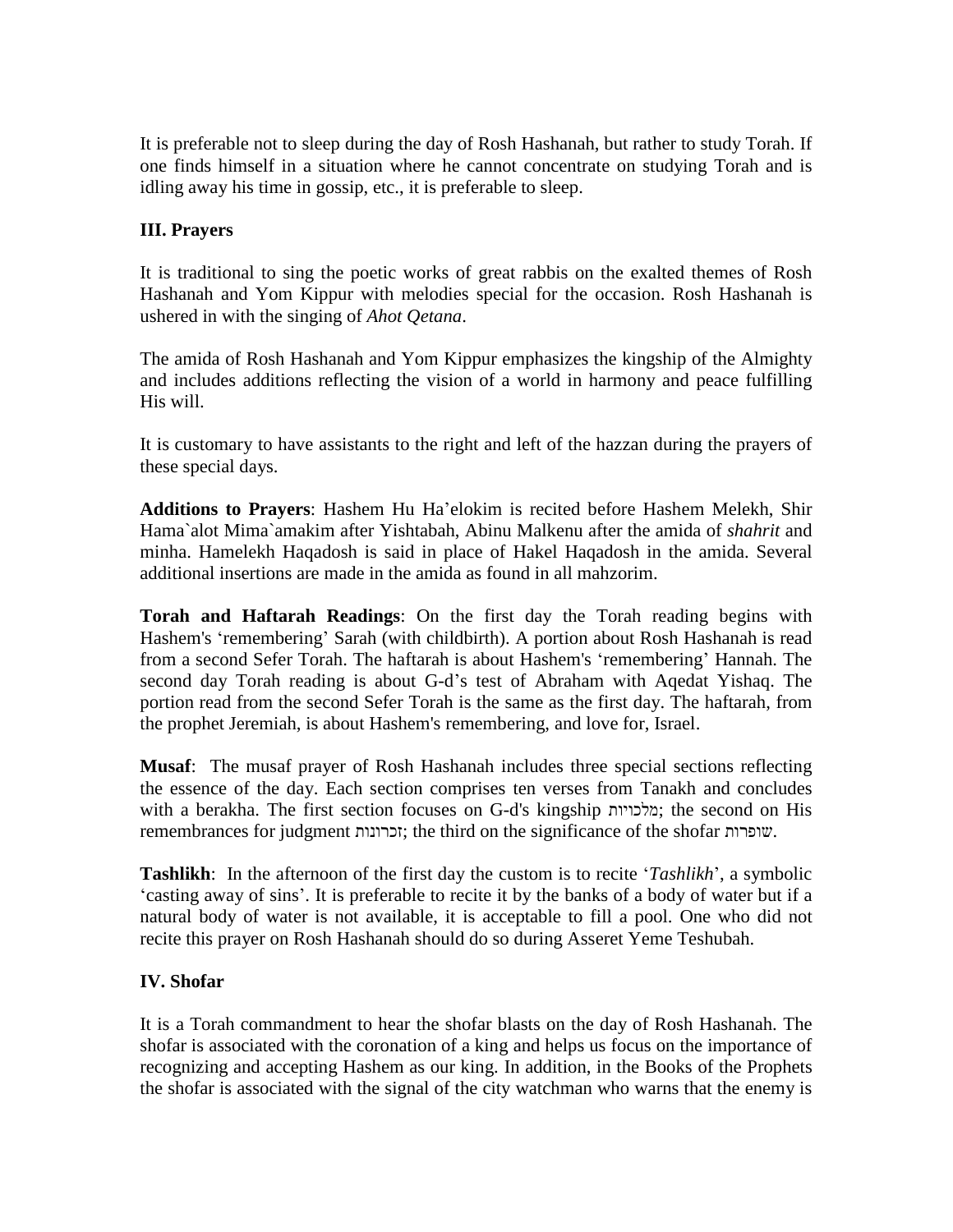arriving. On the Day of Judgment the Shofar is the alarm that we are faced with an emergency; it awakens us from our slumber and calls us to repent. The shofar also recalls the ram substituted for the sacrifice of Yishaq. It is also associated with the Giving of the Torah and the Ingathering of the Exiles.

Women are not obligated to hear the shofar as it is a positive mitzvah governed by time. Nevertheless, they fulfill a mitzvah if they hear it.

Children who have reached the age of understanding should be brought to synagogue to hear the shofar but only if they do not disturb others.

The *toke`ah* (shofar blower) should stand. For the first series of blasts the congregation remains seated.

The *toke`ah* must have intentions that his blowing is for the mitzvah and that others may fulfill their obligation through hearing his blowing. The listener must also have intent to fulfill his obligation.

Two berakhot are recited before blowing the shofar the first time: *Lishmo`ah Qol Shofar* and *Sheheheyanu*. One who has fulfilled his obligation of shofar earlier in the day and is blowing only for others may still recite the berakhot.

The complete mitzvah comprises one hundred individual blasts. They are blown in eight series. The first series, before musaf, comprises thirty blasts. The other seven series comprise ten blasts each: three series in the quiet amida, three in the hazara and one in the *qaddish* after the amida. It is customary to blow a 101st blast, a *teru`ah gedola*, before Alenu.

When Rosh Hashanah occurs on Shabbat the shofar is not blown and it is *muqseh*. Although from Torah law the shofar should be blown even on Shabbat, the rabbis prohibited it, fearing it might lead to carrying on Shabbat.

## **V. Asseret Yeme Teshubah**

The ten days from Rosh Hashanah through Yom Kippurare singularly designated and dedicated to Teshubah. Although Teshubah is accepted any time, it is accepted even more readily during these days.

For the above reason it has been traditional that Jewish people give more charity and do more good deeds during these days. It is the time when they express their religious identity.

Shulhan Arukh states that it is proper for those accustomed to eating bread baked by non- Jews all year long (known to be kosher, an item that is permitted to eat) to refrain from doing so these days. It is an example of a stringency accepted for these days.